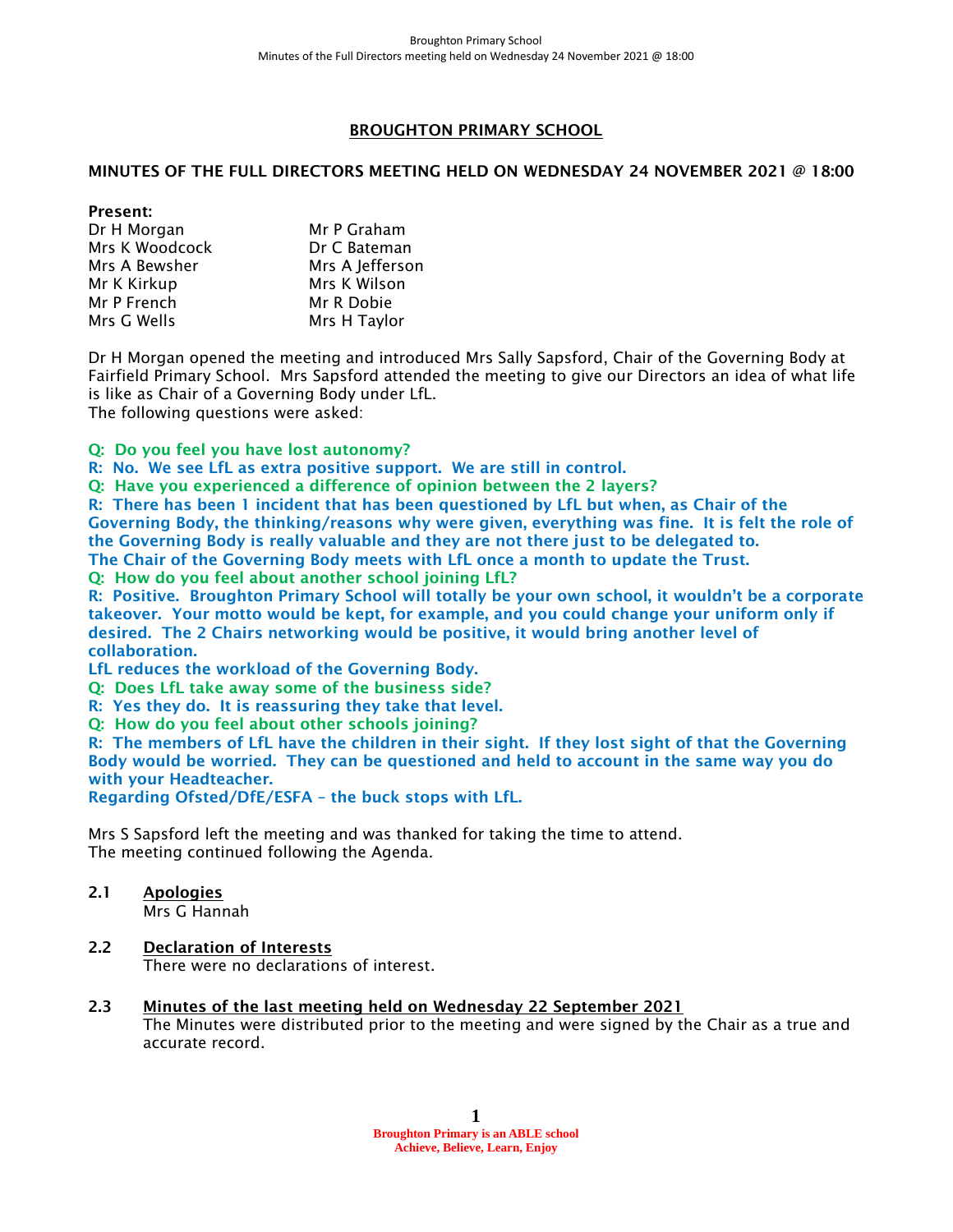## 2.4 Matters Arising

Safeguarding training was discussed for Directors and it was felt online training would be preferable.

A: Clerk to make enquiries relating to the cost of online training compared to face-to-face training.

## 2.5 Correspondence

Business Interest Forms will be discussed at the next meeting.

### 2.6 Head Teacher's Report

Mrs A Bewsher had prepared a Report which was distributed prior to the meeting. Mrs A Bewsher read through the Report and informed the meeting under a Section 106, relating to the 72 new houses to be built, school is to receive £250,000 from the developers to enable us to extend the school. It has been confirmed that we are the main catchment school therefore, this will not be split with Broughton Moor Primary School.

We held a Parent Consultation relating to joining the LfL and no one attended. We received 1 email from a parent that was replied to and we have heard nothing more.

There have been no further questions from staff since the Staff Consultation was held. There were no questions from the meeting relating to the Headteacher's Report.

#### 2.7 SDO Report

Mrs H Taylor had prepared a Report which was distributed prior to the meeting. There were no questions.

# 2.8 Reports from Committees and Responsible Directors

# Curriculum & Pupil Welfare Committee

Mrs K Wilson reported at the last meeting Mrs H Taylor, Miss K Lightfoot and Miss E Eve had presented a very information 'Life during Lockdown'.

### Finance & Staffing Committee

Dr H Morgan reported the following matters were discussed at the last meeting:

❖ ESFA Audit

We sent over all the information required for the Audit on 09 November 2021 and we haven't heard back to date.

❖ Year End

We have a meeting scheduled for 09 December 2021 with the Auditors to sign off the accounts.

❖ Responsible Officer

Our Responsible Officer, Mr Paul Robson, has now retired and Mr S Lester from Fairfield Primary School has carried out an Internal Audit.

### ❖ Finance Management Information

This is received monthly from Mr D Moffatt and will be distributed to all Directors for their information.

### 2.9 MAT Update

To be discussed at the next meeting.

## 2.10 OOSC Update

Mrs G Wells reported. Numbers attending have increased and OOSC is just breaking even at the present time. Fund raising events are to be organised to help boost funds. Mrs G Wells reported OOSC is vital to the school and it was felt we would lose pupils if it wasn't available. Could the OOSC come under the umbrella of the school to make it more financially secure?